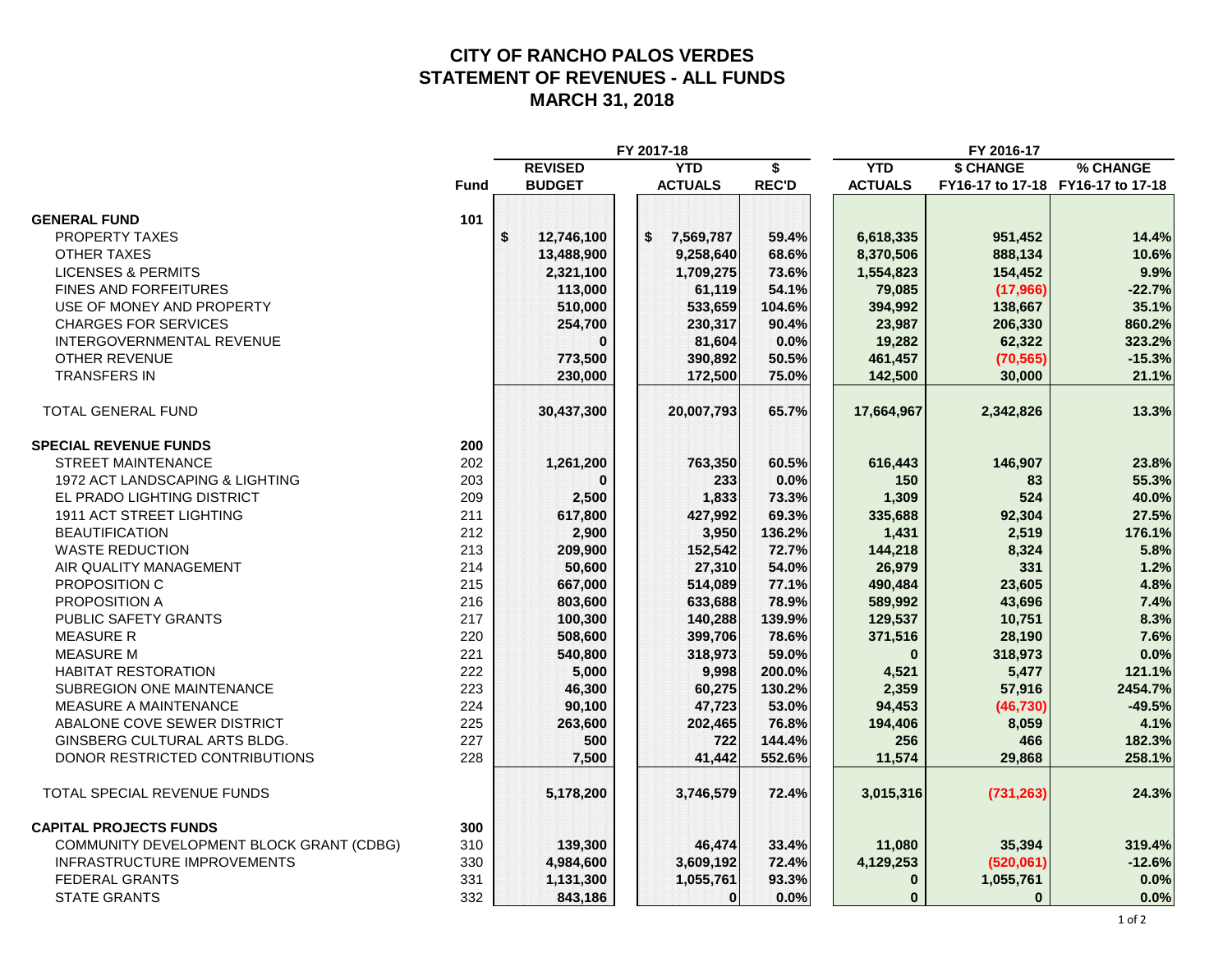#### **CITY OF RANCHO PALOS VERDES STATEMENT OF REVENUES - ALL FUNDS MARCH 31, 2018**

|                                             |             |                | FY 2017-18        |              | FY 2016-17     |                                   |          |  |  |
|---------------------------------------------|-------------|----------------|-------------------|--------------|----------------|-----------------------------------|----------|--|--|
|                                             |             | <b>REVISED</b> | <b>YTD</b>        | \$.          | <b>YTD</b>     | \$ CHANGE                         | % CHANGE |  |  |
|                                             | <b>Fund</b> | <b>BUDGET</b>  | <b>ACTUALS</b>    | <b>REC'D</b> | <b>ACTUALS</b> | FY16-17 to 17-18 FY16-17 to 17-18 |          |  |  |
| <b>QUIMBY PARK DEVELOPMENT</b>              | 334         | 65,400         | 15,784            | 24.1%        | 58,091         | (42, 307)                         | $-72.8%$ |  |  |
| LOW-MODERATE INCOME HOUSING                 | 336         | 45,300         | 15,918            | 35.1%        | 50,498         | (34,580)                          | $-68.5%$ |  |  |
| AFFORDABLE HOUSING PROJECTS                 | 337         | 3,500          | 4,960             | 141.7%       | 1,758          | 3,202                             | 182.1%   |  |  |
| DEVELOP IMPACT MITIGATION (EET)             | 338         | 114,500        | 89,211            | 77.9%        | 89,177         | 34                                | 0.0%     |  |  |
| <b>BICYCLE &amp; PEDESTRIAN ACCESS</b>      | 340         | 82,500         | $\mathbf{0}$      | 0.0%         | $\bf{0}$       |                                   | 0.0%     |  |  |
| <b>TOTAL CAPITAL PROJECTS FUNDS</b>         |             | 7,409,586      | 4,837,300         | 67.5%        | 4,339,857      | 497,443                           | 11.5%    |  |  |
| <b>ENTERPRISE FUNDS</b>                     | 500         |                |                   |              |                |                                   |          |  |  |
| WATER QUALITY FLOOD PROTECTION              | 501         | $\bf{0}$       | 24.342            | 0.0%         | 16,425         | 7,917                             | 48.2%    |  |  |
| <b>TOTAL ENTERPRISE FUNDS</b>               |             | $\bf{0}$       | 24,342            | 0.0%         | 16,425         | 7,917                             | 48.2%    |  |  |
| <b>INTERNAL SERVICE FUND</b>                | 600         |                |                   |              |                |                                   |          |  |  |
| <b>EQUIPMENT REPLACEMENT</b>                | 681         | 300,900        | 246,379           | 81.9%        | 90,849         | 155,530                           | 171.2%   |  |  |
| <b>EMPLOYEE BENEFITS</b>                    | 685         | 0              | $\mathbf{\Omega}$ | 0.0%         | $\bf{0}$       | $\bf{0}$                          | 0.0%     |  |  |
| <b>TOTAL INTERNAL SERVICE FUNDS</b>         |             | 300,900        | 246,379           | 81.9%        | 90,849         | 155,530                           | 171.2%   |  |  |
| <b>REDEVELOPMENT AGENCY</b>                 |             |                |                   |              |                |                                   |          |  |  |
| REDEVELOPMENT OBLIGATION                    |             | $\bf{0}$       | 3,678             | 0.0%         | 1,353          | 2,325                             | 171.8%   |  |  |
| <b>TOTAL REDEVELOPMENT AGENCY</b>           | 701         | $\bf{0}$       | 3,678             | 0.0%         | 1,353          | 2,325                             | 171.8%   |  |  |
| <b>IMPROVEMENT AUTHORITIES</b>              |             |                |                   |              |                |                                   |          |  |  |
| IA - PORTUGUESE BEND MAINTENANCE            | 285         | 1,100          | 1,693             | 153.9%       | 881            | 812                               | 92.1%    |  |  |
| IMPROVEMENT AUTHORITY - ABALONE COVE MAINT. | 795         | 41,400         | 39,314            | 95.0%        | 31,837         | 7,477                             | 23.5%    |  |  |
| TOTAL IMPROVEMENT AUTHORITIES               |             | 42,500         | 41,007            | 96.5%        | 32,718         | 8,289                             | 25.3%    |  |  |
| <b>TOTAL REVENUES</b>                       |             | 43,368,486     | 28,907,078        | 67.0%        | 25,161,485     | 3,745,593                         | 14.9%    |  |  |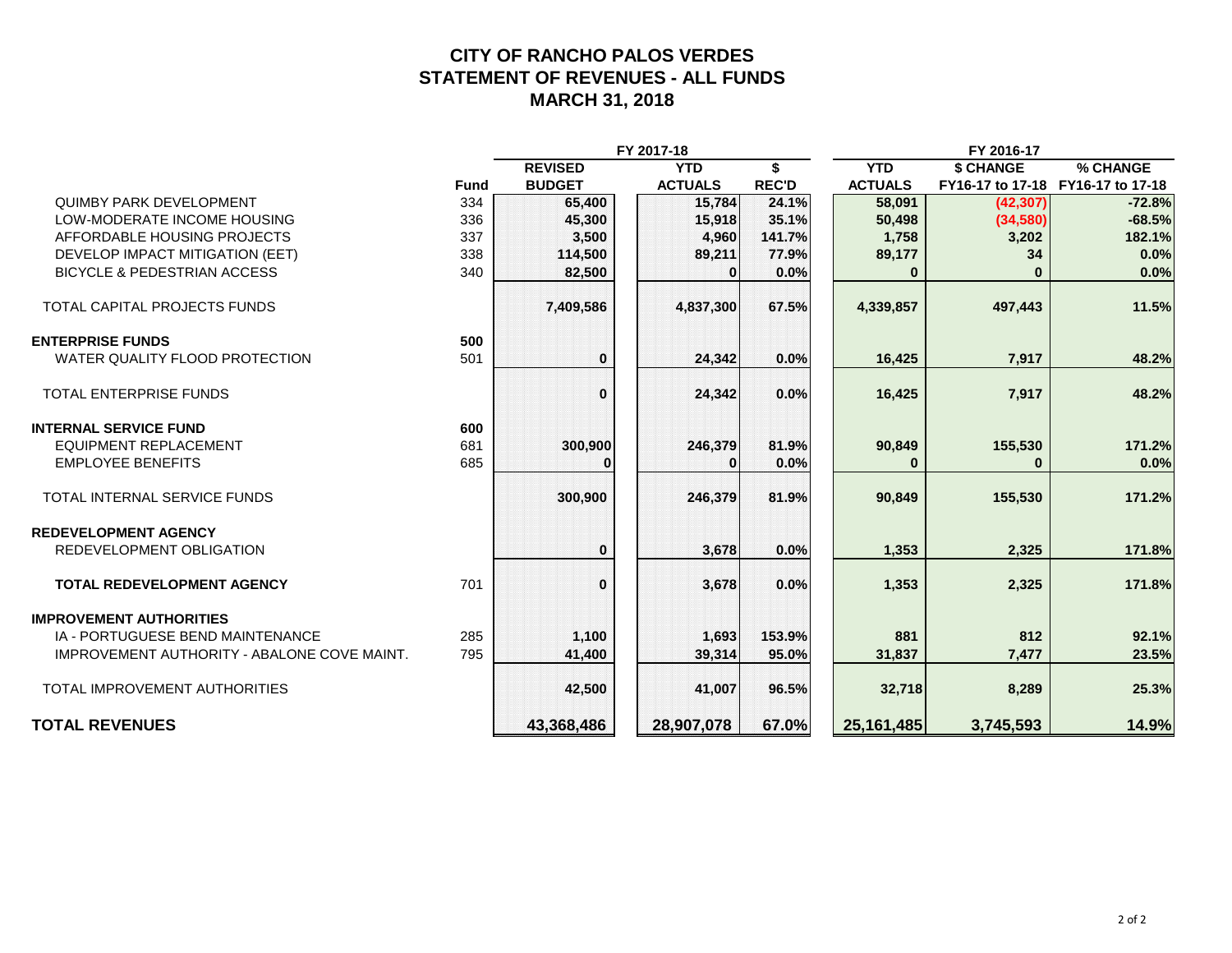|             |                                    |                                               |                       |                          |                    |                  |                    | FY 2016-17               |                          |                          | <b>CHANGES TO</b>       |
|-------------|------------------------------------|-----------------------------------------------|-----------------------|--------------------------|--------------------|------------------|--------------------|--------------------------|--------------------------|--------------------------|-------------------------|
|             |                                    |                                               | FY 2017-18            | <b>MARCH 2018</b>        |                    | <b>AVAILABLE</b> |                    | <b>REVISED</b>           | <b>MARCH 2017</b>        |                          | <b>ACTUALS MAR. '17</b> |
| <b>FUND</b> | <b>ACCOUNT</b>                     | <b>ACCOUNT DESCRIPTION</b>                    | <b>REVISED BUDGET</b> | <b>ACTUALS</b>           | <b>YTD ACTUALS</b> | <b>BUDGET</b>    | % USED             | <b>BUDGET</b>            | <b>ACTUALS</b>           | <b>YTD ACTUALS</b>       | <b>TO MAR. '18</b>      |
| 101         | 101-300-0000-3101                  | <b>GOLF TAXES</b>                             | 370,400               | 61,047                   | 267,981            | 102,419          | 72.35%             | 370,400                  | 19,256                   | 180,705                  | 41,791                  |
| 101         | 101-300-0000-3102                  | <b>PROPERTY TAXES - SECURED</b>               | 7,664,800             | 29,095                   | 4,877,487          | 2,787,313        | 63.63%             | 7,347,800                | $\sim$                   | 3,931,796                | 29,095                  |
| 101         | 101-300-0000-3107                  | PROPERTY TAXES - IN LIEU OF                   | 4,623,800             | $\sim$                   | 2,343,034          | 2,280,766        | 50.67%             | 4,432,400                | $\overline{\phantom{a}}$ | 2,216,182                | $\sim$                  |
| 101         | 101-300-0000-3108                  | PROPERTY TAXES - RPTTF RDA                    | 100                   | $\sim$                   | 33,760             |                  | (33,660) 33759.71% | 106,200                  | $\sim$                   | 200,854                  |                         |
| 101         | 101-300-0000-3110                  | PROPERTY TRANSFER TAXES                       | 457,400               | 31,573                   | 315,505            | 141,895          | 68.98%             | 457,900                  | 43,879                   | 269,503                  | (12, 306)               |
| 101         | 101-300-0000-3111 FRANCHISE TAXES  |                                               | 2,112,800             | 444,831                  | 1,162,401          | 950,399          | 55.02%             | 2,092,100                | 397,490                  | 1,065,722                | 47,341                  |
| 101         | 101-300-0000-3112 SALES TAXES      |                                               | 2,500,500             | 222,790                  | 1,463,164          | 1,037,336        | 58.51%             | 2,047,800                | $\sim$                   |                          | 222,790                 |
| 101         | 101-300-0000-3113 SALES TAXES PSAF |                                               | 79,700                | 9,125                    | 48,400             | 31,300           | 60.73%             | 57,600                   | 233,733                  | 1,485,558                | (224, 608)              |
| 101         |                                    | 101-300-0000-3114 UTILITY USERS TAXES - ELEC. | 921,300               | 140,050                  | 686,720            | 234,580          | 74.54%             | 1,015,500                | 71,599                   | 608,038                  | 68,452                  |
| 101         |                                    | 101-300-0000-3115 UTILITY USERS TAXES - WATER | 663,000               | 96,827                   | 506,906            | 156,094          | 76.46%             | 615,400                  | 31,407                   | 390,675                  | 65,421                  |
| 101         | 101-300-0000-3116                  | UTILITY USERS TAXES - GAS                     | 286,800               | 65,799                   | 195,240            | 91,560           | 68.08%             | 376,600                  | 50,222                   | 200,347                  | 15,578                  |
| 101         | 101-300-0000-3120                  | TRANSIENT OCC. TAXES - MISC                   | 302,000               | 13,743                   | 139,160            | 162,840          | 46.08%             | 431,100                  | 17,911                   | 128,265                  | (4, 168)                |
| 101         | 101-300-0000-3121                  | TRANSIENT OCC. TAXES-TERRANEA                 | 5,738,000             | 779,775                  | 3,979,459          | 1,758,541        | 69.35%             | 5,200,000                | 364,132                  | 3,506,400                | 415,643                 |
| 101         | 101-300-0000-3201                  | <b>BUSINESS PERMITS</b>                       | $\sim$                | $\omega$                 | (248)              |                  | 248 N/A            | $\omega$                 | $\sim$                   |                          |                         |
| 101         | 101-300-0000-3202                  | <b>BUILDING &amp; SAFETY PERMITS</b>          | 1,200,000             | 140,112                  | 936,985            | 263,015          | 78.08%             | 1,200,000                | 77,389                   | 793,650                  | 62,723                  |
| 101         | 101-300-0000-3203                  | PLAN CHECK PERMITS                            | 320,000               | 44,899                   | 273,142            | 46,858           | 85.36%             | 320,000                  | 30,591                   | 228,077                  | 14,308                  |
| 101         | 101-300-0000-3205                  | <b>FILM PERMITS</b>                           | 50,000                | 294                      | 35,811             | 14,190           | 71.62%             | 60,000                   | 745                      | 37,542                   | (451)                   |
| 101         | 101-300-0000-3206                  | <b>ANIMAL LICENSES</b>                        | 40,000                | 3,860                    | 19,266             | 20,734           | 48.17%             | 38,500                   | 2,321                    | 22,376                   | 1,540                   |
| 101         | 101-300-0000-3207                  | <b>BUILDING &amp; SAFETY SMIP</b>             | 2,000                 | 39                       | 26                 | 1,974            | 1.32%              | 2,200                    | 298                      | 1,457                    | (259)                   |
| 101         | 101-300-0000-3208                  | <b>BUILDING &amp; SAFETY ADMIN FEES</b>       | 700                   | $\sim$                   | 119                | 581              | 16.96%             | 700                      | 121                      | 304                      | (121)                   |
| 101         | 101-300-0000-3209                  | <b>GEOLOGY PERMITS</b>                        | 150,000               | 13,978                   | 102,299            | 47,701           | 68.20%             | 150,000                  | 15,778                   | 125,642                  | (1,800)                 |
| 101         | 101-300-0000-3210                  | <b>BUSINESS LICENSE TAXES</b>                 | 814,400               | 30,538                   | 806,570            | 7,830            | 99.04%             | 794,500                  | 45,013                   | 804,796                  | (14, 475)               |
| 101         | 101-300-0000-3212                  | <b>BUSINESS LICENSE PENALTY</b>               | $\sim$                | 744                      | 2,637              | (2,637) N/A      |                    | $\sim$                   | $\sim$                   | $\overline{\phantom{a}}$ | 744                     |
| 101         | 101-300-0000-3213                  | PARKING PERMITS-OVERSIZED VEH.                | 500                   | 30                       | 330                | 171              | 65.90%             | 500                      | 30                       | 460                      |                         |
| 101         | 101-300-0000-3214                  | PARKING PERMIT DECALS                         | 800                   | 43                       | 393                | 407              | 49.09%             | 500                      | 36                       | 550                      | 8                       |
| 101         | 101-300-0000-3215                  | PLANNING & ZONING PERMITS                     | 415,000               | 27,619                   | 267,990            | 147,010          | 64.58%             | 420,000                  | 38,536                   | 266,085                  | (10, 917)               |
| 101         | 101-300-0000-3216                  | PLANNING INVESTIGATION FEES                   | 10,000                | $\sim$                   | 3,076              | 6,924            | 30.76%             | 9,000                    | 5,782                    | 10,028                   | (5,782)                 |
| 101         | 101-300-0000-3217                  | <b>VIEW RESTRORATION PERMITS</b>              | 14,000                | $\overline{\phantom{a}}$ | (3, 413)           | 17,413           | -24.38%            | 10,000                   | $\sim$                   | 7,719                    | $\sim$                  |
| 101         | 101-300-0000-3218                  | PLANNING MISC. PERMITS                        | 16,600                | 34                       | 8,569              | 8,031            | 51.62%             | 17,300                   | 1,476                    | 11,135                   | (1, 442)                |
| 101         | 101-300-0000-3219                  | <b>ROW - MISC PERMITS</b>                     | 100,000               | 3,805                    | 63,167             | 36,833           | 63.17%             | 73,000                   | 6,993                    | 49,310                   | (3, 188)                |
| 101         | 101-300-0000-3220                  | <b>ROW - DUMPSTER PERMITS</b>                 | 1,500                 | 490                      | 1,764              | (264)            | 117.60%            | 1,200                    | (98)                     | 490                      | 588                     |
| 101         | 101-300-0000-3301                  | <b>FEDERAL GRANTS</b>                         | $\sim$                | 32,454                   | 64,483             | (64, 483) N/A    |                    | $\sim$                   | $\overline{\phantom{a}}$ |                          | 32,454                  |
| 101         | 101-300-0000-3302                  | <b>STATE GRANTS</b>                           |                       | 8,925                    | 17,121             | (17, 121) N/A    |                    | $\overline{\phantom{a}}$ | $\sim$                   | 19,282                   | 8,925                   |
| 101         | 101-300-0000-3401                  | <b>ENGINEERING FEES</b>                       | 10,000                | $\sim$                   | 198                | 9,802            | 1.98%              | 5,000                    | $\sim$                   | 608                      | $\sim$                  |
| 101         | 101-300-0000-3501                  | <b>TOW FEES</b>                               | 8,000                 | 1,079                    | 5,893              | 2,107            | 73.66%             | 8,000                    | 913                      | 6,176                    | 166                     |
| 101         | 101-300-0000-3502 FALSE ALARM      |                                               | 5,000                 | $\sim$                   | 800                | 4,200            | 16.00%             | 2,500                    | $\omega$                 | $\sim$                   |                         |
| 101         | 101-300-0000-3503                  | <b>TRAFFIC TICKETS</b>                        | 100,000               | 4,707                    | 54,426             | 45,574           | 54.43%             | 100,000                  | 11,191                   | 72,909                   | (6, 484)                |
| 101         | 101-300-0000-3601                  | <b>INTEREST EARNINGS</b>                      | 83,300                | 53,619                   | 132,609            | (49, 309)        | 159.19%            | 83,300                   | $\sim$                   | 42,042                   | 53,619                  |
| 101         | 101-300-0000-3602                  | RENTAL/LEASES                                 | 177,700               | 425                      | 161,387            | 16,313           | 90.82%             | 138,400                  | 16,691                   | 122,776                  | (16, 266)               |
| 101         | 101-300-0000-3801                  | ADMINISTRATIVE OVERHEAD                       | 89,700                | 22,425                   | 67,275             | 22,425           | 75.00%             | 145,800                  | 38,950                   | 171,850                  | (16, 525)               |
| 101         | 101-300-0000-3901                  | <b>DONATIONS</b>                              |                       | $\overline{\phantom{a}}$ | $\mathbf{1}$       |                  | (1) N/A            | $\sim$                   | $\overline{\phantom{a}}$ | 0                        | $\omega$                |
| 101         | 101-300-0000-3902 CASP FEES        |                                               | 500                   |                          | 296                | 204              | 59.22%             | 500                      |                          | 194                      |                         |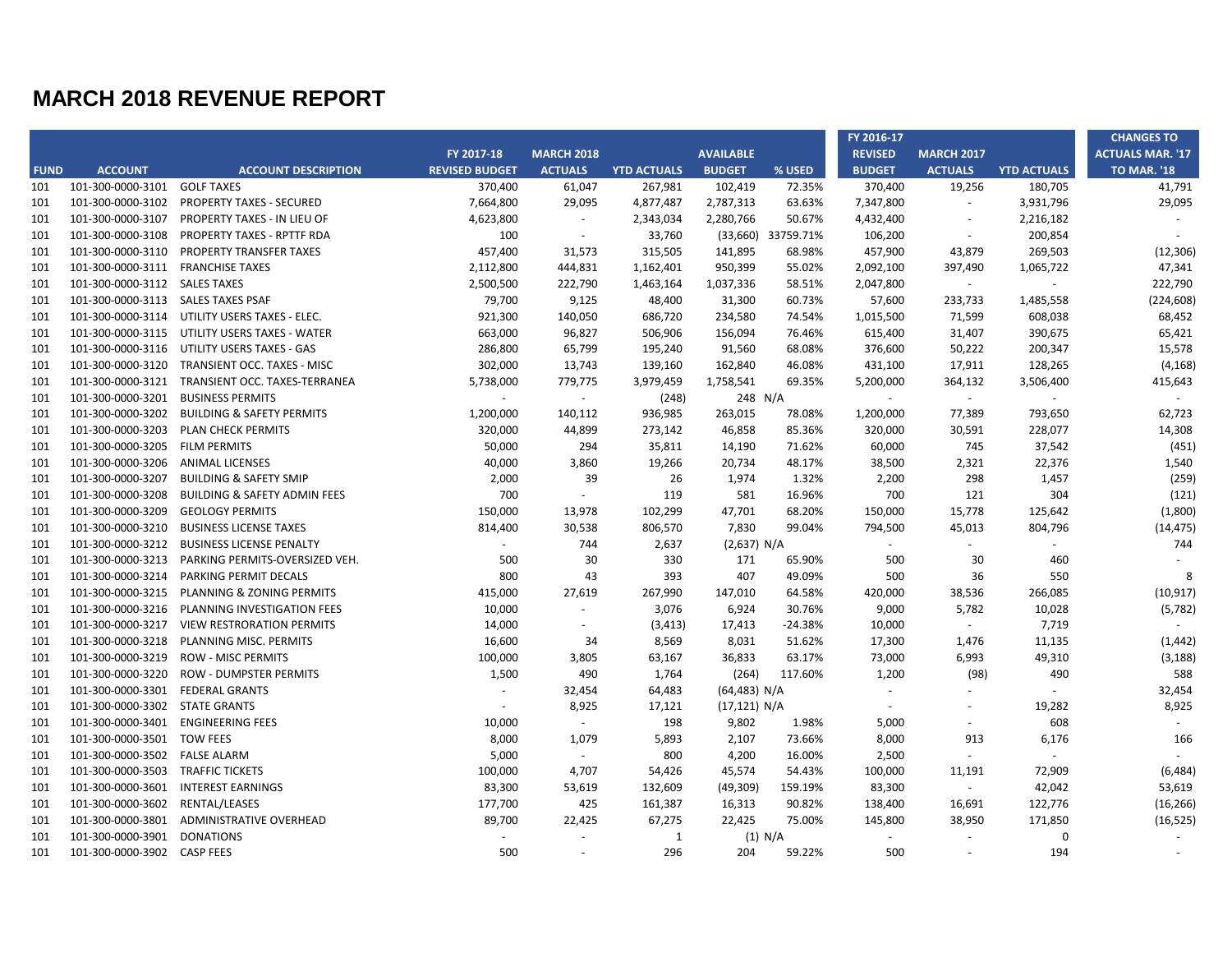|             |                                 |                                            |                       |                          |                    |                  |         | FY 2016-17     |                   |                    | <b>CHANGES TO</b>       |
|-------------|---------------------------------|--------------------------------------------|-----------------------|--------------------------|--------------------|------------------|---------|----------------|-------------------|--------------------|-------------------------|
|             |                                 |                                            | FY 2017-18            | <b>MARCH 2018</b>        |                    | <b>AVAILABLE</b> |         | <b>REVISED</b> | <b>MARCH 2017</b> |                    | <b>ACTUALS MAR. '17</b> |
| <b>FUND</b> | <b>ACCOUNT</b>                  | <b>ACCOUNT DESCRIPTION</b>                 | <b>REVISED BUDGET</b> | <b>ACTUALS</b>           | <b>YTD ACTUALS</b> | <b>BUDGET</b>    | % USED  | <b>BUDGET</b>  | <b>ACTUALS</b>    | <b>YTD ACTUALS</b> | <b>TO MAR. '18</b>      |
| 101         | 101-300-0000-3904               | <b>RDA LOAN REPAYMENT</b>                  | 179,000               | $\sim$                   | 117,694            | 61,306           | 65.75%  | 88,200         |                   | $\sim$             |                         |
| 101         | 101-300-0000-3906               | SALES OF SIGNS/SERVICES                    | 700                   | $\overline{\phantom{a}}$ | 150                | 550              | 21.43%  | 300            |                   | 415                |                         |
| 101         | 101-300-0000-3908               | RDA ADMINISTRATIVE FEES                    | 50,000                | $\sim$                   | 50,000             | $\blacksquare$   | 100.00% | 60,000         |                   |                    |                         |
| 101         | 101-300-0000-3999               | MISCELLANEOUS REVENUE                      | 15,000                | 39,273                   | 62,275             | (47, 275)        | 415.16% | 119,600        | 3,355             | 22,964             | 35,917                  |
| 101         | 101-300-0000-9217               | <b>TRANSFER - PUBLIC SAFETY</b>            | 140,000               | 35,000                   | 105,000            | 35,000           | 75.00%  | 100,000        | 25,000            | 75,000             | 10,000                  |
| 101         | 101-300-0000-9224               | TRANSFER - MEASURE A MAINT                 | 90,000                | 22,500                   | 67,500             | 22,500           | 75.00%  | 90,000         | 22,500            | 67,500             | $\sim$                  |
|             |                                 | <b>Total 0000 UNASSIGNED</b>               | 29,805,000            | 2,381,549                | 19,444,809         | 10,360,191       | 65.24%  | 28,589,800     | 1,573,237         | 17,145,380         | 808,312                 |
| 101         | 101-300-1430-3999               | MISCELLANEOUS REVENUE                      | 300                   | 120                      | 1,360              | (1,060)          | 453.33% | 300            | 160               | 639                | (40)                    |
|             |                                 | <b>Total 1430 EMERGENCY PREPAREDNESS</b>   | 300                   | 120                      | 1,360              | (1,060)          | 453.33% | 300            | 160               | 639                | (40)                    |
| 101         | 101-300-4140-3504               | <b>CODE ENFORCEMENT CITATIONS</b>          | $\sim$                | $\blacksquare$           | 11,555             | (11,555) N/A     |         | $\omega$       | $\sim$            | $\sim$             | $\sim$                  |
|             |                                 | <b>Total 4140 CODE ENFORCEMENT</b>         |                       | $\mathbf{r}$             | 11,555             | (11,555) N/A     |         | $\sim$         |                   | $\sim$             | $\sim$                  |
| 101         | 101-300-5120-3412               | PROGRAM/EVENT FEES                         | $\sim$                | 1,435                    | 5,709              | (5,709) N/A      |         | (200)          | $\sim$            | (253)              | 1,435                   |
| 101         | 101-300-5120-3602               | RENTAL/LEASES                              | 2,000                 | 219                      | 876                | 1,124            | 43.80%  | 1,400          | $\sim$            | 2,157              | 219                     |
|             |                                 | <b>Total 5120 OTHER RECREATIONAL FACIL</b> | 2,000                 | 1,654                    | 6,585              | (4, 585)         | 329.25% | 1,200          |                   | 1,904              | 1,654                   |
| 101         | 101-300-5130-3602 RENTAL/LEASES |                                            | 40,000                | 5,801                    | 34,573             | 5,428            | 86.43%  | 40,500         | 8,829             | 35,445             | (3,028)                 |
|             |                                 | Total 5130 FRED HESSE JR. PARK             | 40,000                | 5,801                    | 34,573             | 5,428            | 86.43%  | 40,500         | 8,829             | 35,445             | (3,028)                 |
| 101         | 101-300-5140-3602               | RENTAL/LEASES                              | 7,000                 | 6,525                    | 28,478             | (21, 478)        | 406.82% | 10,000         | 1,057             | 9,330              | 5,468                   |
|             |                                 | Total 5140 ROBERT E. RYAN PARK             | 7,000                 | 6,525                    | 28,478             | (21, 478)        | 406.82% | 10,000         | 1,057             | 9,330              | 5,468                   |
| 101         | 101-300-5150-3602               | RENTAL/LEASES                              | 20,000                | 833                      | 6,488              | 13,512           | 32.44%  | 19,100         | 2,554             | 15,374             | (1, 721)                |
|             |                                 | <b>Total 5150 LADERA LINDA COMMUNITY C</b> | 20,000                | 833                      | 6,488              | 13,512           | 32.44%  | 19,100         | 2,554             | 15,374             | (1, 721)                |
| 101         | 101-300-5160-3411               | <b>PARKING LOT FEES</b>                    | 230,000               | 10,310                   | 178,795            | 51,205           | 77.74%  | 230,000        | 25,237            | 175,628            | (14, 927)               |
|             |                                 | <b>Total 5160 ABALONE COVE SHORELINE P</b> | 230,000               | 10,310                   | 178,795            | 51,205           | 77.74%  | 230,000        | 25,237            | 175,628            | (14, 927)               |
| 101         | 101-300-5170-3412               | PROGRAM/EVENT FEES                         | 8,000                 | $\sim$                   | 5,557              | 2,443            | 69.46%  | 8,000          | 1,610             | 5,554              | (1,610)                 |
| 101         | 101-300-5170-3901               | <b>DONATIONS</b>                           | 16,000                | 500                      | 500                | 15,500           | 3.13%   | 13,100         | $\sim$            | 8,091              | 500                     |
|             |                                 | Total 5170 SPECIAL EVENTS & PROGRAM        | 24,000                | 500                      | 6,057              | 17,943           | 25.24%  | 21,100         | 1,610             | 13,645             | (1, 110)                |
| 101         | 101-300-5180-3602               | RENTAL/LEASES                              | 180,000               | 47,030                   | 169,249            | 10,751           | 94.03%  | 200,000        | 36,490            | 167,869            | 10,540                  |
| 101         | 101-300-5180-3701               | PVIC SALES TAXABLE                         | 120,000               | 13,382                   | 104,439            | 15,561           | 87.03%  | $\sim$         | 12,908            | 71,130             | 474                     |
| 101         | 101-300-5180-3901               | <b>DONATIONS</b>                           |                       | 1,204                    | 8,838              | (8,838) N/A      |         | $\sim$         | 1,146             | 2,061              | 58                      |
| 101         | 101-300-5180-3999               | MISCELLANEOUS REVENUE                      |                       | $\sim$                   | $\sim$             | $\omega$         | N/A     | 120,000        | $\omega$          | 18,894             | $\sim$                  |
|             |                                 | Total 5180 POINT VICENTE INTER. CEN        | 300,000               | 61,615                   | 282,526            | 17,474           | 94.18%  | 320,000        | 50,544            | 259,954            | 11,071                  |
| 101         | 101-300-5190-3412               | PROGRAM/EVENT FEES                         | 6,000                 | 1,452                    | 6,361              | (361)            | 106.02% | 5,000          | 308               | 4,753              | 1,144                   |
| 101         | 101-300-5190-3901               | <b>DONATIONS</b>                           | 3,000                 | $\sim$                   | 207                | 2,793            | 6.90%   | 3,000          | $\sim$            | 2,916              | $\sim$                  |
|             |                                 | <b>Total 5190 REACH</b>                    | 9,000                 | 1,452                    | 6,568              | 2,432            | 72.98%  | 8,000          | 308               | 7,669              | 1,144                   |
| 101         |                                 | <b>Total 101 GENERAL FUND</b>              | 30,437,300            | 2,470,359                | 20,007,793         | 10,429,507       | 65.73%  | 29,240,000     | 1,663,535         | 17,664,967         | 806,824                 |
| 202         | 202-300-0000-3304               | STATE GRANTS - SECTION 2103                | 190,100               | 16,809                   | 129,776            | 60,324           | 68.27%  | 202,000        | 6,794             | 88,343             | 10,015                  |
| 202         | 202-300-0000-3305               | STATE GRANTS - SECTION 2105                | 256,000               | 35,883                   | 174,998            | 81,002           | 68.36%  | 207,000        | 38,054            | 178,168            | (2, 171)                |
| 202         | 202-300-0000-3306               | STATE GRANTS - SECTION 2106                | 159,500               | 22,886                   | 108,912            | 50,588           | 68.28%  | 128,000        | 23,075            | 108,488            | (188)                   |
| 202         | 202-300-0000-3307               | STATE GRANTS - SECTION 2107                | 331,000               | 41,225                   | 223,975            | 107,025          | 67.67%  | 280,000        | 48,022            | 220,218            | (6, 797)                |
| 202         | 202-300-0000-3308               | STATE GRANTS - SECTION 2107.5              | 6,000                 | $\omega$                 | 6,000              | $\omega$         | 100.00% | 6,000          |                   | 6,000              |                         |
| 202         | 202-300-0000-3309               | STATE GAS TAX - SECTION 2031               | 243,200               | 29,150                   | 56,000             | 187,200          | 23.03%  | $\sim$         |                   |                    | 29,150                  |
| 202         | 202-300-0000-3601               | <b>INTEREST EARNINGS</b>                   | 8,100                 | $\omega$                 | 918                | 7,182            | 11.34%  | 4,600          |                   | 4,060              | $\sim$                  |
| 202         | 202-300-0000-3999               | MISCELLANEOUS REVENUE                      | 67,300                | 3,092                    | 62,770             | 4,530            | 93.27%  | 12,000         | 1,683             | 11,166             | 1,409                   |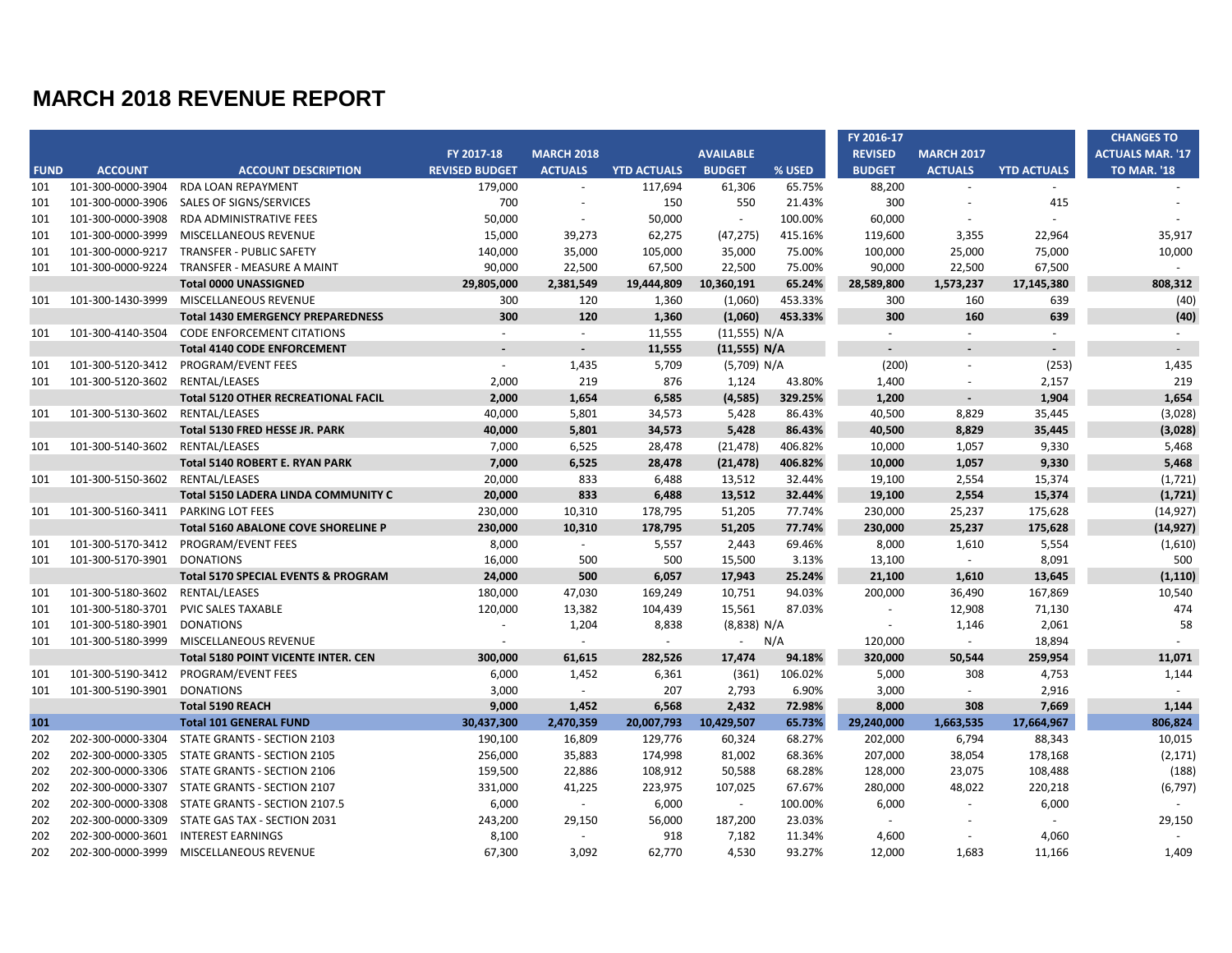|             |                                |                                            |                       |                   |                    |                  |         | FY 2016-17     |                          |                    | <b>CHANGES TO</b>       |
|-------------|--------------------------------|--------------------------------------------|-----------------------|-------------------|--------------------|------------------|---------|----------------|--------------------------|--------------------|-------------------------|
|             |                                |                                            | FY 2017-18            | <b>MARCH 2018</b> |                    | <b>AVAILABLE</b> |         | <b>REVISED</b> | <b>MARCH 2017</b>        |                    | <b>ACTUALS MAR. '17</b> |
| <b>FUND</b> | <b>ACCOUNT</b>                 | <b>ACCOUNT DESCRIPTION</b>                 | <b>REVISED BUDGET</b> | <b>ACTUALS</b>    | <b>YTD ACTUALS</b> | <b>BUDGET</b>    | % USED  | <b>BUDGET</b>  | <b>ACTUALS</b>           | <b>YTD ACTUALS</b> | <b>TO MAR. '18</b>      |
| 202         |                                | <b>Total 202 GAS TAX</b>                   | 1.261.200             | 149,045           | 763,350            | 497.850          | 60.53%  | 839,600        | 117,627                  | 616,443            | 31,418                  |
| 203         | 203-300-0000-3601              | <b>INTEREST EARNINGS</b>                   | $\sim$                | 82                | 233                | (233) N/A        |         | 200            | $\sim$                   | 150                | 82                      |
| 203         |                                | Total 203 1972 ACT LANDSCAPE/LIGHT         | $\sim$                | 82                | 233                | (233) N/A        |         | 200            | ÷.                       | 150                | 82                      |
| 209         | 209-300-0000-3102              | <b>PROPERTY TAXES - SECURED</b>            | 2,300                 | 9                 | 1,598              | 702              | 69.49%  | 2,200          | $\blacksquare$           | 1,233              | 9                       |
| 209         | 209-300-0000-3601              | <b>INTEREST EARNINGS</b>                   | 200                   | 87                | 235                | (35)             | 117.37% | 100            |                          | 76                 | 87                      |
| 209         |                                | <b>Total 209 EL PRADO LIGHTING DISTRIC</b> | 2,500                 | 96                | 1,833              | 667              | 73.32%  | 2,300          | х.                       | 1,309              | 96                      |
| 211         | 211-300-0000-3102              | <b>PROPERTY TAXES - SECURED</b>            | 606,800               | 2,286             | 411,126            | 195,674          | 67.75%  | 550,000        | $\blacksquare$           | 330,186            | 2,286                   |
| 211         | 211-300-0000-3601              | <b>INTEREST EARNINGS</b>                   | 11,000                | 6,234             | 16,866             | (5,866)          | 153.33% | 5,600          | $\overline{\phantom{a}}$ | 5,502              | 6,234                   |
| 211         |                                | <b>Total 211 1911 ACT STREET LIGHTING</b>  | 617,800               | 8,521             | 427,992            | 189,808          | 69.28%  | 555,600        | $\sim$                   | 335,688            | 8,521                   |
| 212         | 212-300-0000-3601              | <b>INTEREST EARNINGS</b>                   | 2,900                 | 1,407             | 3,950              | (1,050)          | 136.22% | 900            | $\sim$                   | 1,431              | 1,407                   |
| 212         |                                | <b>Total 212 BEAUTIFICATION</b>            | 2,900                 | 1,407             | 3,950              | (1,050)          | 136.22% | 900            |                          | 1,431              | 1,407                   |
| 213         | 213-300-0000-3302              | <b>STATE GRANTS</b>                        | 22,100                | $\sim$            | $\sim$             | 22,100           | 0.00%   | 26,000         | $\sim$                   | 11,061             |                         |
| 213         | 213-300-0000-3406              | <b>WASTE REDUCTION FEES</b>                | 185,000               | 36,258            | 148,919            | 36,081           | 80.50%  | 180,500        | 34,523                   | 131,785            | 1,736                   |
| 213         | 213-300-0000-3601              | <b>INTEREST EARNINGS</b>                   | 2,800                 | 1,319             | 3,623              | (823)            | 129.40% | 1,600          | $\sim$                   | 1,371              | 1,319                   |
| 213         |                                | <b>Total 213 WASTE REDUCTION</b>           | 209,900               | 37,578            | 152,542            | 57,358           | 72.67%  | 208,100        | 34,523                   | 144,218            | 3,055                   |
| 214         | 214-300-0000-3303              | <b>LOCAL GRANTS</b>                        | 50,000                | 12,747            | 26,625             | 23,375           | 53.25%  | 50,000         | 12,477                   | 26,710             | 270                     |
| 214         | 214-300-0000-3601              | <b>INTEREST EARNINGS</b>                   | 600                   | 234               | 685                | (85)             | 114.22% | 300            | $\sim$                   | 268                | 234                     |
| 214         |                                | <b>Total 214 AIR QUALITY MANAGEMENT</b>    | 50,600                | 12,981            | 27,310             | 23,290           | 53.97%  | 50,300         | 12,477                   | 26,979             | 505                     |
| 215         | 215-300-0000-3303              | <b>LOCAL GRANTS</b>                        | 664,000               | 60,126            | 508,780            | 155,220          | 76.62%  | 646,900        | 57,588                   | 488,976            | 2,538                   |
| 215         | 215-300-0000-3601              | <b>INTEREST EARNINGS</b>                   | 3,000                 | 2,207             | 5,309              | (2,309)          | 176.97% | 2,200          |                          | 1,509              | 2,207                   |
| 215         |                                | <b>Total 215 PROPOSITION C</b>             | 667,000               | 62,333            | 514,089            | 152,911          | 77.07%  | 649,100        | 57,588                   | 490,484            | 4,745                   |
| 216         | 216-300-0000-3303              | <b>LOCAL GRANTS</b>                        | 800,500               | 72,423            | 614,438            | 186,062          | 76.76%  | 779,900        | 72,579                   | 588,458            | (156)                   |
| 216         | 216-300-0000-3601              | <b>INTEREST EARNINGS</b>                   | 3,100                 | 6,701             | 19,250             | (16, 150)        | 620.96% | 1,400          | $\sim$                   | 1,534              | 6,701                   |
| 216         |                                | <b>Total 216 PROPOSITION A</b>             | 803,600               | 79,124            | 633,688            | 169,912          | 78.86%  | 781,300        | 72,579                   | 589,992            | 6,545                   |
| 217         | 217-300-0000-3302 STATE GRANTS |                                            | 100,000               | $\sim$            | 139,416            | (39, 416)        | 139.42% | 100,000        | $\sim$                   | 129,324            | $\sim$                  |
| 217         | 217-300-0000-3601              | <b>INTEREST EARNINGS</b>                   | 300                   | 382               | 872                | (572)            | 290.69% | 200            |                          | 213                | 382                     |
| 217         |                                | <b>Total 217 PUBLIC SAFETY GRANTS</b>      | 100,300               | 382               | 140,288            | (39, 988)        | 139.87% | 100,200        | $\omega$                 | 129,537            | 382                     |
| 220         | 220-300-0000-3303              | <b>LOCAL GRANTS</b>                        | 498,000               | 92,525            | 381,153            | 116,847          | 76.54%  | 485,100        | 44,845                   | 366,217            | 47,680                  |
| 220         | 220-300-0000-3601              | <b>INTEREST EARNINGS</b>                   | 10,600                | 6,898             | 18,553             | (7, 953)         | 175.03% | 4,500          | $\sim$                   | 5,300              | 6,898                   |
| 220         |                                | <b>Total 220 MEASURE R</b>                 | 508,600               | 99,423            | 399,706            | 108,894          | 78.59%  | 489,600        | 44,845                   | 371,516            | 54,578                  |
| 221         | 221-300-0000-3303              | <b>LOCAL GRANTS</b>                        | 536,200               | 108,613           | 318,320            | 217,880          | 59.37%  |                | $\sim$                   | $\sim$             | 108,613                 |
| 221         | 221-300-0000-3601              | <b>INTEREST EARNINGS</b>                   | 4,600                 | 503               | 654                | 3,946            | 14.22%  |                |                          |                    | 503                     |
| 221         |                                | <b>Total 221 MEASURE M</b>                 | 540,800               | 109,116           | 318,973            | 221,827          | 58.98%  | $\sim$         |                          | $\sim$             | 109,116                 |
| 222         | 222-300-0000-3302              | <b>STATE GRANTS</b>                        | $\sim$                | $\sim$            | 433                | (433) N/A        |         | $\omega$       | $\sim$                   | 576                |                         |
| 222         | 222-300-0000-3601              | <b>INTEREST EARNINGS</b>                   | 5,000                 | 3,333             | 9,565              | (4, 565)         | 191.31% | 4.900          | $\sim$                   | 3,945              | 3,333                   |
| 222         |                                | <b>Total 222 HABITAT RESTORATION</b>       | 5,000                 | 3.333             | 9,998              | (4,998)          | 199.96% | 4,900          |                          | 4,521              | 3,333                   |
| 223         | 223-300-0000-3601              | <b>INTEREST EARNINGS</b>                   | 4,800                 | 2,363             | 6,434              | (1,634)          | 134.04% | 2,700          | $\sim$                   | 2,359              | 2,363                   |
| 223         | 223-300-0000-3907              | <b>DEVELOPER FEES</b>                      |                       | $\sim$            | 22,716             | (22,716) N/A     |         |                |                          |                    |                         |
| 223         | 223-300-0000-9101              | TRANSFER - GENERAL FUND                    | 41,500                | 10,375            | 31,125             | 10,375           | 75.00%  | $\sim$         |                          | $\overline{a}$     | 10,375                  |
| 223         |                                | <b>Total 223 SUBREGION ONE MAINTENANCE</b> | 46,300                | 12,738            | 60,275             | (13, 975)        | 130.18% | 2.700          |                          | 2,359              | 12,738                  |
| 224         | 224-300-0000-3303              | <b>LOCAL GRANTS</b>                        | 90,000                | $\sim$            | 46,848             | 43,152           | 52.05%  | 90,000         |                          | 94,404             | $\sim$                  |
| 224         | 224-300-0000-3601              | <b>INTEREST EARNINGS</b>                   | 100                   | 317               | 875                | (775)            | 874.50% |                |                          | 49                 | 317                     |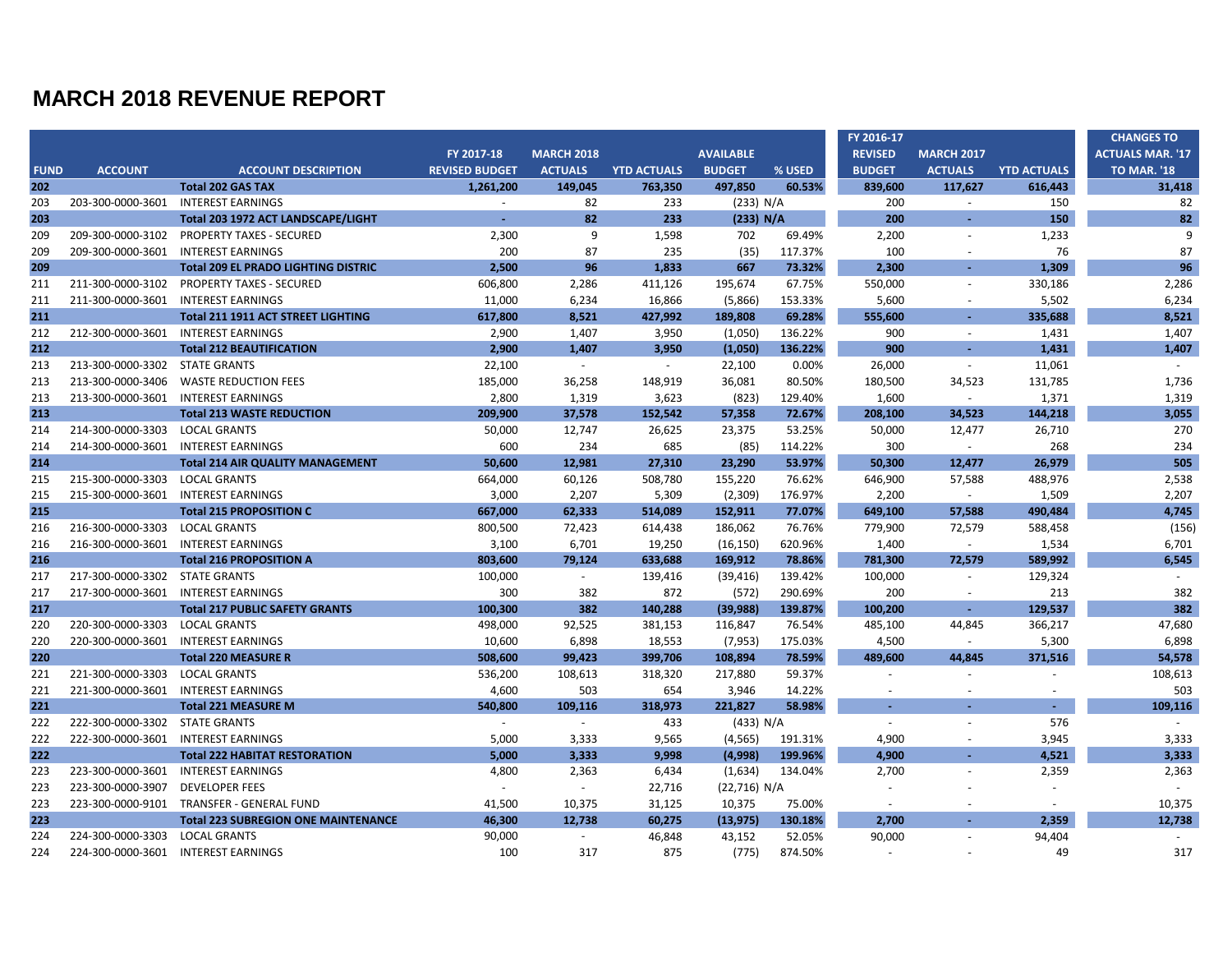|             |                                  |                                                 |                       |                             |                    |                  |         | FY 2016-17     |                   |                    | <b>CHANGES TO</b>       |
|-------------|----------------------------------|-------------------------------------------------|-----------------------|-----------------------------|--------------------|------------------|---------|----------------|-------------------|--------------------|-------------------------|
|             |                                  |                                                 | FY 2017-18            | <b>MARCH 2018</b>           |                    | <b>AVAILABLE</b> |         | <b>REVISED</b> | <b>MARCH 2017</b> |                    | <b>ACTUALS MAR. '17</b> |
| <b>FUND</b> | <b>ACCOUNT</b>                   | <b>ACCOUNT DESCRIPTION</b>                      | <b>REVISED BUDGET</b> | <b>ACTUALS</b>              | <b>YTD ACTUALS</b> | <b>BUDGET</b>    | % USED  | <b>BUDGET</b>  | <b>ACTUALS</b>    | <b>YTD ACTUALS</b> | <b>TO MAR. '18</b>      |
| 224         |                                  | <b>Total 224 MEASURE A MAINTENANCE</b>          | 90.100                | 317                         | 47,723             | 42.377           | 52.97%  | 90.000         | $\sim$            | 94.453             | 317                     |
| 225         | 225-300-0000-3102                | <b>PROPERTY TAXES - SECURED</b>                 | 55,100                | $\sim$                      | 44,751             | 10,349           | 81.22%  | 55,100         | $\sim$            | 38,158             |                         |
| 225         | 225-300-0000-3601                | <b>INTEREST EARNINGS</b>                        | 500                   | 771                         | 1,714              | (1,214)          | 342.73% | 300            |                   | 248                | 771                     |
| 225         | 225-300-0000-9101                | <b>TRANSFER - GENERAL FUND</b>                  | 208,000               | 52,000                      | 156,000            | 52,000           | 75.00%  | 208,000        | 52,000            | 156,000            | $\sim$                  |
| 225         |                                  | <b>Total 225 ABALONE COVE SEWER DISTRI</b>      | 263,600               | 52,771                      | 202,465            | 61,135           | 76.81%  | 263.400        | 52,000            | 194,406            | 771                     |
| 227         |                                  | 227-300-0000-3601 INTEREST EARNINGS             | 500                   | 261                         | 722                | (222)            | 144.31% | 300            | $\sim$            | 256                | 261                     |
| 227         |                                  | <b>Total 227 GINSBURG CULTURAL ART BLD</b>      | 500                   | 261                         | 722                | (222)            | 144.31% | 300            |                   | 256                | 261                     |
| 228         | 228-300-0000-3601                | <b>INTEREST EARNINGS</b>                        | $\sim$                | 2,712                       | 7,442              | (7,442) N/A      |         | 2,800          | $\sim$            | 2,574              | 2,712                   |
| 228         | 228-300-0000-3901                | <b>DONATIONS</b>                                | 7,500                 | 1,500                       | 19,000             | (11,500)         | 253.33% | $\sim$         | 1,500             | 9,000              | ÷.                      |
| 228         | 228-300-2999-3901                | DONATIONS - CITY'S ANNIVERSARY                  | $\sim$                | $\omega$                    | 15,000             | (15,000) N/A     |         | $\sim$         | $\sim$            | $\sim$             | $\sim$                  |
| 228         |                                  | <b>Total 228 DONOR RESTRICTED CONTRIBU</b>      | 7,500                 | 4.212                       | 41,442             | (33, 942)        | 552.57% | 2.800          | 1,500             | 11,574             | 2,712                   |
| 285         |                                  | 285-300-0000-3601 INTEREST EARNINGS             | 1,100                 | 600                         | 1,693              | (593)            | 153.88% | 1,100          | $\sim$            | 881                | 600                     |
| 285         |                                  | <b>Total 285 IA PORTUGUESE BEND MAINTE</b>      | 1,100                 | 600                         | 1,693              | (593)            | 153.88% | 1.100          |                   | 881                | 600                     |
| 310         | 310-300-0000-3301 FEDERAL GRANTS |                                                 | 139,300               | 10,800                      | 46,474             | 92,826           | 33.36%  | 192,400        | $\sim$            | 11,080             | 10,800                  |
| 310         |                                  | <b>Total 310 CDBG</b>                           | 139,300               | 10,800                      | 46,474             | 92,826           | 33.36%  | 192,400        | х.                | 11,080             | 10,800                  |
| 330         | 330-300-0000-3303                | <b>LOCAL GRANTS</b>                             | 286,200               | $\mathcal{L}_{\mathcal{A}}$ | $\sim$             | 286,200          | 0.00%   | 300,000        | $\sim$            | 143,064            | $\sim$                  |
| 330         | 330-300-0000-3601                | <b>INTEREST EARNINGS</b>                        | 172,400               | 71,933                      | 214,692            | (42, 292)        | 124.53% | 66,900         |                   | 86,189             | 71,933                  |
| 330         | 330-300-0000-9101                | TRANSFER - GENERAL FUND                         | 4,526,000             | 1,131,500                   | 3,394,500          | 1,131,500        | 75.00%  | 5,200,000      | 1,300,000         | 3,900,000          | (168, 500)              |
| 330         |                                  | <b>Total 330 INFRASTRUCTURE IMPROVEMEN</b>      | 4,984,600             | 1.203.433                   | 3,609,192          | 1.375.408        | 72.41%  | 5.566.900      | 1.300.000         | 4.129.253          | (96, 567)               |
| 331         | 331-300-0000-3301                | <b>FEDERAL GRANTS</b>                           | 1,131,300             | $\sim$                      | 1,052,792          | 78,508           | 93.06%  |                |                   |                    |                         |
| 331         | 331-300-0000-3601                | <b>INTEREST EARNINGS</b>                        | $\omega$              | 2,435                       | 2,969              | (2,969) N/A      |         |                |                   |                    | 2,435                   |
| 331         |                                  | <b>Total 331 FEDERAL GRANTS</b>                 | 1,131,300             | 2,435                       | 1,055,761          | 75,539           | 93.32%  |                |                   |                    | 2,435                   |
| 332         | 332-300-0000-3302                | <b>STATE GRANTS</b>                             | 600,000               | $\sim$                      |                    | 600,000          | 0.00%   |                |                   |                    | $\sim$                  |
| 332         |                                  | 332-300-8825-3302 STATE GRANTS - CREST RD REHAB | 243,186               | $\sim$                      |                    | 243,186          | 0.00%   |                |                   |                    |                         |
| 332         |                                  | <b>Total 332 STATE GRANTS</b>                   | 843,186               | $\sim$                      | $\sim$             | 843,186          | 0.00%   | $\sim$         |                   |                    | $\sim$                  |
| 334         | 334-300-0000-3601                | INTEREST EARNINGS                               | 14,400                | 4,716                       | 15,784             | (1, 384)         | 109.61% | 5,900          |                   | 7,162              | 4,716                   |
| 334         | 334-300-0000-3907                | <b>DEVELOPER FEES</b>                           | 51,000                | $\sim$                      | $\sim$             | 51,000           | 0.00%   | $\omega$       |                   | 50,929             | $\sim$                  |
| 334         |                                  | <b>Total 334 QUIMBY PARK DEVELOPMENT</b>        | 65,400                | 4,716                       | 15,784             | 49,616           | 24.14%  | 5,900          | $\sim$            | 58,091             | 4,716                   |
| 336         | 336-300-0000-3108                | <b>PROPERTY TAXES - RPTTF RDA</b>               | 44,700                | $\sim$                      | 14,712             | 29,988           | 32.91%  | 44,300         |                   | 50,214             | $\sim$                  |
| 336         | 336-300-0000-3601                | <b>INTEREST EARNINGS</b>                        | 600                   | 456                         | 1,207              | (607)            | 201.09% | 100            |                   | 284                | 456                     |
| 336         |                                  | Total 336 LOW-MODERATE INCOME HOUSI             | 45,300                | 456                         | 15,918             | 29,382           | 35.14%  | 44,400         |                   | 50,498             | 456                     |
| 337         | 337-300-0000-3601                | <b>INTEREST EARNINGS</b>                        | 3,500                 | 1,796                       | 4,960              | (1,460)          | 141.72% | 1,900          | $\sim$            | 1,758              | 1,796                   |
| 337         |                                  | <b>Total 337 AFFORDABLE HOUSING PROJEC</b>      | 3,500                 | 1,796                       | 4,960              | (1,460)          | 141.72% | 1,900          |                   | 1,758              | 1,796                   |
| 338         | 338-300-0000-3601                | <b>INTEREST EARNINGS</b>                        | 1,500                 | 1,148                       | 3,028              | (1,528)          | 201.90% | 1,200          | $\sim$            | 758                | 1,148                   |
| 338         | 338-300-0000-3907                | <b>DEVELOPER FEES</b>                           | 113,000               | 13,657                      | 86,183             | 26,817           | 76.27%  | 22,000         |                   | 88,419             | 13,657                  |
| 338         |                                  | <b>Total 338 DEV IMPACT MITIGATION (EE</b>      | 114,500               | 14,805                      | 89,211             | 25.289           | 77.91%  | 23,200         |                   | 89.177             | 14,805                  |
| 340         | 340-300-0000-3303                | <b>LOCAL GRANTS</b>                             | 82,500                | $\sim$                      | $\sim$             | 82,500           | 0.00%   | 82,500         | $\sim$            | $\sim$             | $\sim$                  |
| 340         |                                  | <b>Total 340 BICYCLE/PEDESTRIAN ACCESS</b>      | 82,500                | ÷.                          | $\sim$             | 82,500           | 0.00%   | 82,500         |                   | ×,                 | $\sim$                  |
| 501         |                                  | 501-300-0000-3601 INTEREST EARNINGS             | $\sim$                | 5,502                       | 24,342             | (24, 342) N/A    |         | 8,000          | $\sim$            | 16,425             | 5,502                   |
| 501         |                                  | <b>Total 501 WATER QUALITY/FLOOD PROTE</b>      | ×.                    | 5,502                       | 24,342             | (24, 342) N/A    |         | 8,000          |                   | 16,425             | 5,502                   |
| 681         | 681-300-0000-3601                | <b>INTEREST EARNINGS</b>                        |                       | 7,558                       | 20,704             | (20, 704) N/A    |         | 14,300         | $\sim$            | 8,799              | 7,558                   |
| 681         |                                  | 681-300-0000-3803 EQUIPMENT REPLACEMENT CHARGES | 300,900               | 75,225                      | 225,675            | 75,225           | 75.00%  | 117,700        | 82,050            | 82,050             | (6, 825)                |